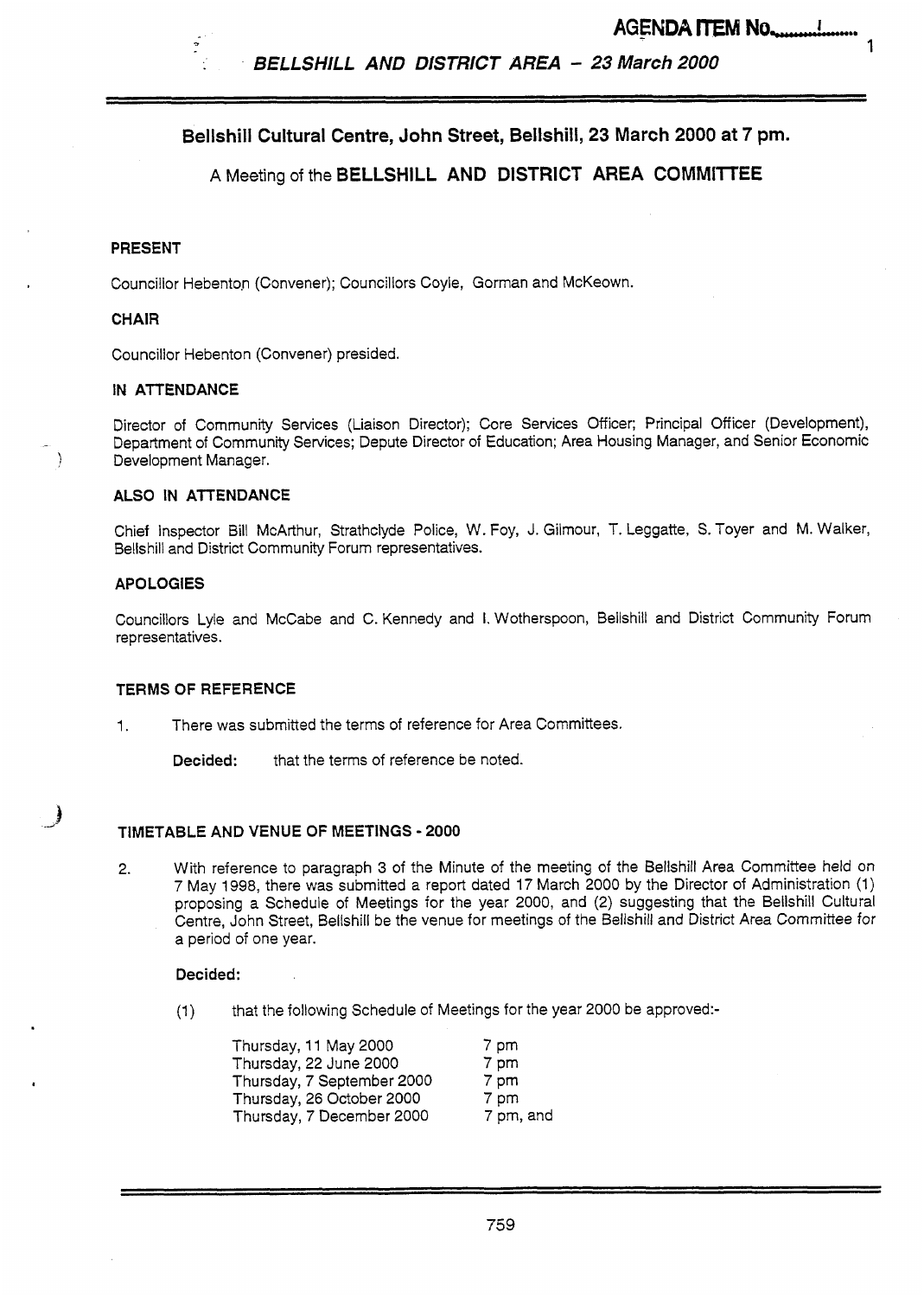(2) that the Bellshill Cultural Centre be the agreed venue for meetings and.that this matter be reviewed after one year of operation.

### **COMMUNITY COUNCIL MINUTES**

- **3.** There were submitted Minutes of the meetings of the undernoted Community Councils held on the dates specified:-
	- (a) Bellshill Community Council 19 January 2000
	- (b) Holytown Community Council 20 December 1999
	- (c) Mossend Community Council 10 March 1999
	- (d) Newarthill Community Council 19 January 2000

**Decided:** that the terms of the Minutes be noted.

#### **REMIT FROM EDUCATION COMMITTEE OF** 14 **MARCH 2000** - **BECEL** - **INTERACTIVE LEARNING CENTRE**

- **4.** With reference to paragraph 18 of the Minute of the meeting of the Education Committee held on **14** March 2000 when that committee, having considered a report dated 8 February 2000 by the Director of Education advising of the success of a bid to the Scottish Executive for funding for the establishment of an Interactive Learning Centre in Bellshill Academy, had agreed (1) that the success of the bid to the Scottish Executive for funding for the establishment of an Interactive Learning Centre in Bellshill Academy be noted, and **(2)** that the report be referred to this Committee for its interest, the Committee considered the report.
	- The Committee then heard the Depute Director of Education in further explanation of the report.
	- **Decided:** that the contents of the report be noted.

#### **TOWN TWINNING**

**5.** With reference to paragraph 3 of the Minute of the meeting of the Bellshill and District Area Committee held on 3 December 1998, there was submitted a report dated 17 March 2000 by the Director of Administration outlining the current position with regard to Town Twinning, in particular (1) advising that the Official Twinning Link for the Bellshill and District Area Committee is Schweinfurt, Germany, and (2) indicating that where practical, the advice of the Area Committee will be sought to assist the General Purposes Committee in their consideration of twinning matters.

**Decided:** that the position be noted.

# **BELLSHILL AND DISTRICT COMMUNITY FORUM**

**6.** With reference to paragraph 8 of the Minute of the meeting of the Bellshill Area Committee held on 10 September 1998, there was submitted a report dated 28 February 2000 by the Liaison Director (1) outlining the background and structure of the Bellshill and District Community Forum; (2) detailing the positive working links previously established between the Area Committee and the Community Forum,